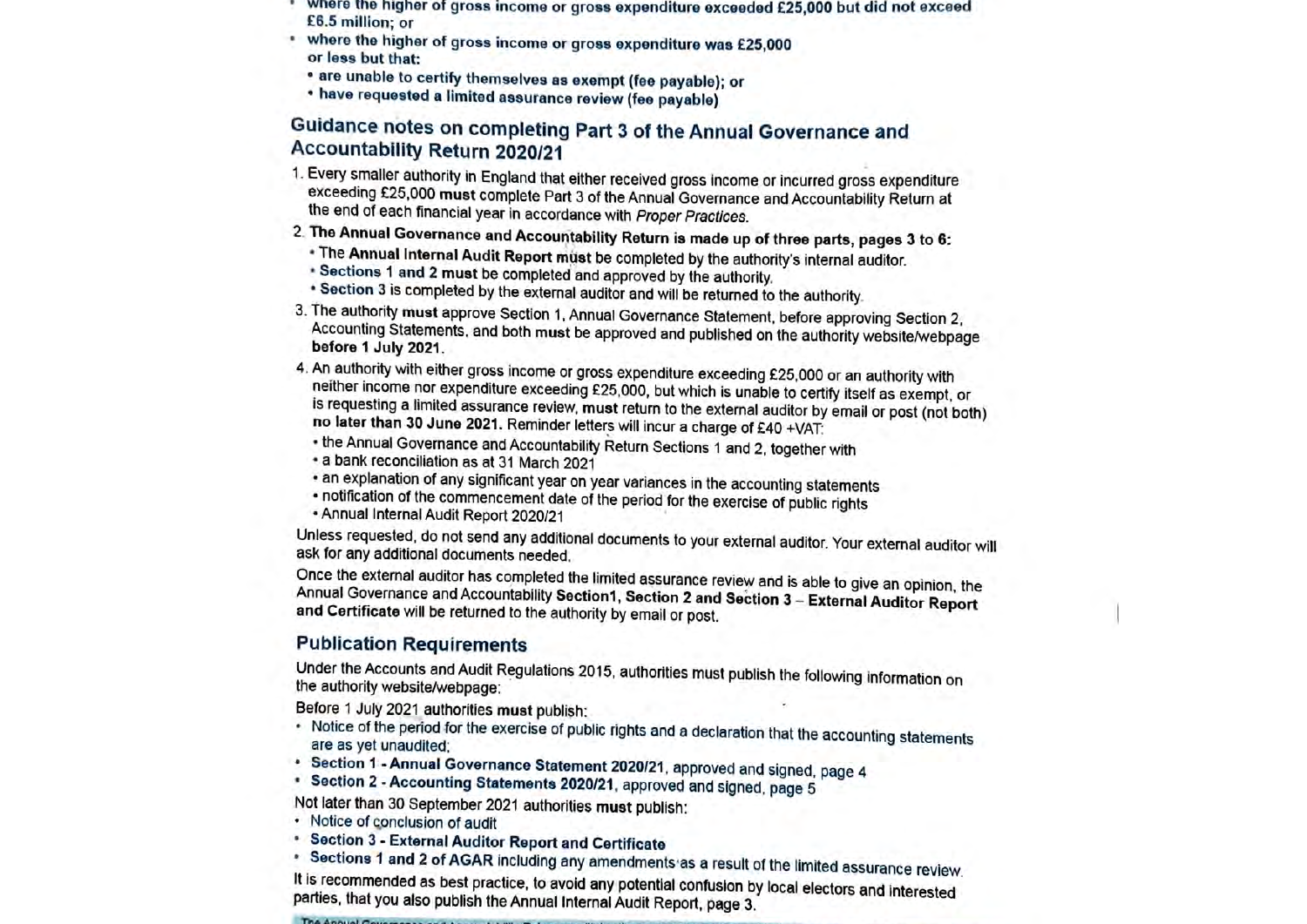- needed to prepare successfully for the financial year-end and the subsequent work by the external auditor.
- Make sure that the AGAR is complete (no highlighted boxes left empty), and is properly signed and dated. If the AGAR contains unapproved or unexplained amendments, it may be returned and additional costs will be incurred.
- \* The authority should receive and note the Annual Internal Audit Report before approving the Annual Governance Statement and the accounts.
- + Use the checklist provided below to review the AGAR for completeness before returning it to the external auditor by email or post (not both) no later than 30 June 2021.
- The Annual Governance Statement (Section 1) must be approved on the same day or before the Accounting Statements (Section 2) and evidenced by the agenda or minute references.
- The Responsible Financial Officer (RFO) must certify the accounts (Section 2) before they are presented to the authority for approval. The authority must in this order; consider, approve and sign the accounts.
- The RFO is required to commence the public rights period as soon as practical after the date of the AGAR approval.
- Do not send the external auditor any information not specifically requested. However, you must inform your external auditor about any change of Clerk, Responsible Financial Officer or Chairman, and provide relevant authority owned generic email addresses and telephone numbers.
- Make sure that the copy of the bank reconciliation to be sent to your external auditor with the AGAR covers all the bank accounts. If the authority holds any short-term investments, note their value on the bank reconciliation. The external auditor must be able to agree the bank reconciliation to Box 8 on the accounting statements (Section 2, page 5). An explanation must be provided of any difference between Box 7 and Box 8. More help on bank reconciliation is available in the Practitioners' Guide\*.
- + Explain fully significant variances in the accounting statements on page 5. Do not just send a copy of the detailed accounting records instead of this explanation. The external auditor wants to know that you understand the reasons for all variances. Include complete numerical and narrative analysis to support the full variance.
- If the external auditor has to review unsolicited information, or receives an incomplete bank reconciliation, or variances are not fully explained, additional costs may be incurred.
- Make sure that the accounting statements add up and that the balance carried forward from the previous year (Box 7 of 2020) equals the balance brought forward in the current year (Box 1 of 2021).
- The Responsible Financial Officer (RFO), on behalf of the authority, must set the commencement date for the exercise of public rights of 30 consecutive working days which must include the first ten working days of July
- · The authority must publish on the authority website/webpage the information required by Regulation 15 (2). Accounts and Audit Regulations 2015, including the period for the exercise of public rights and the name and address of the external auditor before 1 July 2021.

| Completion checklist - No' answers mean you may not have met requirements |                                                                                                                                                                                |              | No. |
|---------------------------------------------------------------------------|--------------------------------------------------------------------------------------------------------------------------------------------------------------------------------|--------------|-----|
| All sections                                                              | Have all highlighted boxes have been completed?                                                                                                                                |              |     |
|                                                                           | Has all additional information requested, including the dates set for the period<br>for the exercise of public rights, been provided for the external auditor?                 | √            |     |
| <b>Internal Audit Report</b>                                              | Have all highlighted boxes been completed by the internal auditor and explanations provided?                                                                                   | √            |     |
| Section 1                                                                 | For any statement to which the response is 'no', has an explanation been published?                                                                                            | J            |     |
| Section 2                                                                 | Has the authority's approval of the accounting statements been confirmed by<br>the signature of the Chairman of the approval meeting?                                          |              |     |
|                                                                           | Has an explanation of significant variations from last year to this year been published?                                                                                       | J            |     |
|                                                                           | Has the bank reconciliation as at 31 March 2021 been reconciled to Box 8?                                                                                                      |              |     |
|                                                                           | Has an explanation of any difference between Box 7 and Box 8 been provided?                                                                                                    | $\checkmark$ |     |
| Sections 1 and 2                                                          | Trust funds - have all disclosures been made if the authority as a body corporate is a<br>sole managing trustee? NB: do not send trust accounting statements unless requested. | √            |     |

'Governance and Accountability for Smaller Authorities in England - a Practitioners' Guide to Bronze O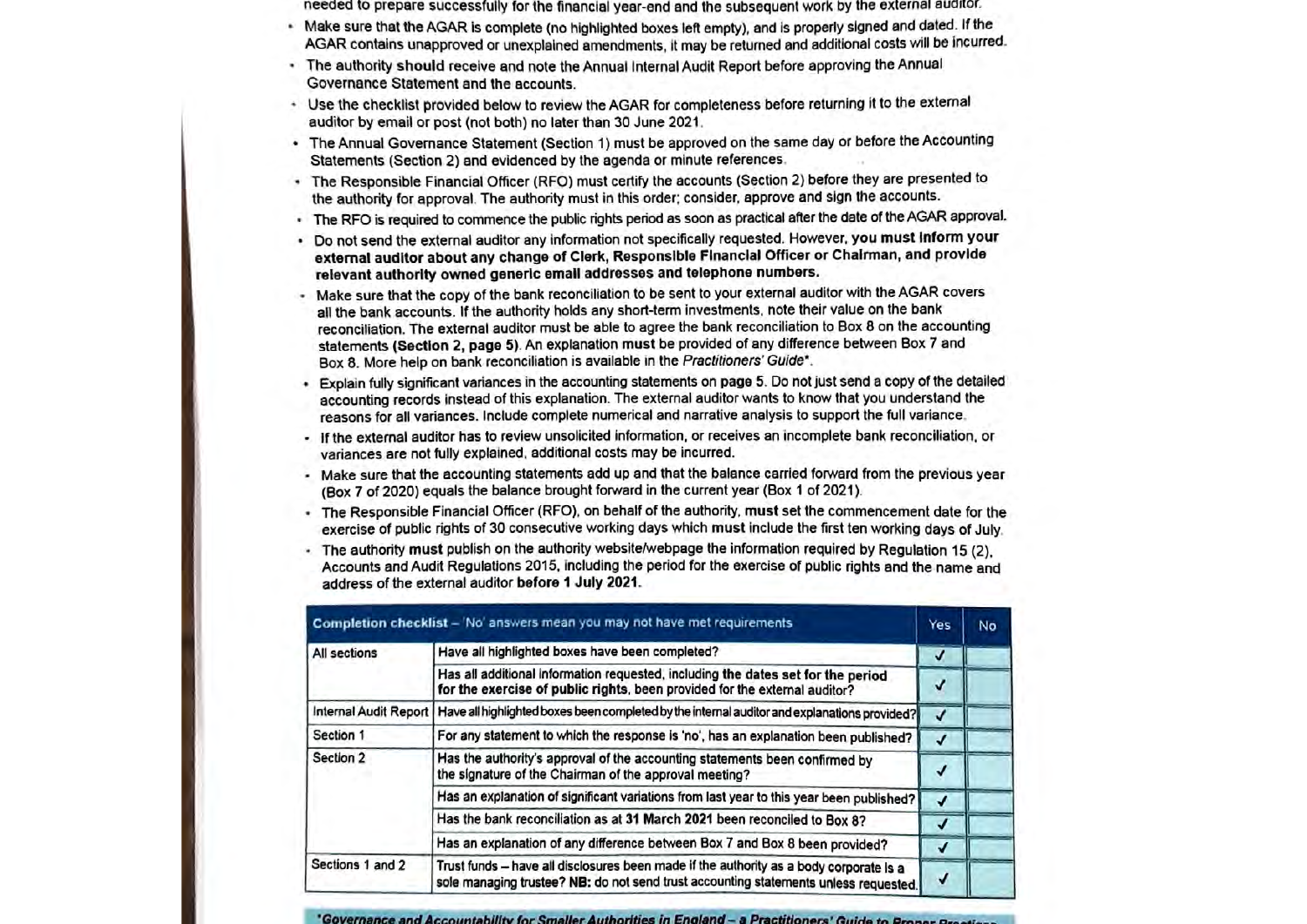# **Annual Internal Audit Report 2020/21**

#### Rawdon Parish Council

# WWW.rawdonparishcouncil.gov.uk in a war a website website with a transfer

During the financial year ended 31 March 2021, this authority's internal auditor acting independently and on the basis of an assessment of risk, carried out a selective assessment of compliance with the relevant procedures and controls in operation and obtained appropriate evidence from the authority.

The internal audit for 2020/21 has been carried out in accordance with this authority's needs and planned coverage. On the basis of the findings in the areas examined, the internal audit conclusions are summarised in this table. Set<br>out below are the objectives of internal control and alongside are the internal audit conclusions on whet significant respects, the control objectives were being achieved throughout the financial year to a standard adequate to meet the needs of this authority.

| Internal control objective                                                                                                                                                                                                                                                                                         | Yes          | $No*$ | Not<br>covered** |
|--------------------------------------------------------------------------------------------------------------------------------------------------------------------------------------------------------------------------------------------------------------------------------------------------------------------|--------------|-------|------------------|
| A. Appropriate accounting records have been properly kept throughout the financial year.                                                                                                                                                                                                                           | v            |       |                  |
| B. This authority complied with its financial regulations, payments were supported by invoices, all<br>expenditure was approved and VAT was appropriately accounted for.                                                                                                                                           | V            |       |                  |
| C. This authority assessed the significant risks to achieving its objectives and reviewed the adequacy<br>of arrangements to manage these.                                                                                                                                                                         | v            |       |                  |
| D. The precept or rates requirement resulted from an adequate budgetary process; progress against<br>the budget was regularly monitored; and reserves were appropriate.                                                                                                                                            | $\checkmark$ |       |                  |
| E. Expected income was fully received, based on correct prices, properly recorded and promptly<br>banked; and VAT was appropriately accounted for.                                                                                                                                                                 | v            |       |                  |
| F. Petty cash payments were properly supported by receipts, all petty cash expenditure was approved<br>and VAT appropriately accounted for.                                                                                                                                                                        |              |       |                  |
| G. Salaries to employees and allowances to members were paid in accordance with this authority's<br>approvals, and PAYE and NI requirements were properly applied.                                                                                                                                                 | V            |       |                  |
| H. Asset and investments registers were complete and accurate and properly maintained.                                                                                                                                                                                                                             | V            |       |                  |
| I. Periodic bank account reconciliations were properly carried out during the year.                                                                                                                                                                                                                                | V            |       |                  |
| J. Accounting statements prepared during the year were prepared on the correct accounting basis (receipts<br>and payments or income and expenditure), agreed to the cash book, supported by an adequate audit<br>trail from underlying records and where appropriate debtors and creditors were properly recorded. | v            |       |                  |
| K. If the authority certified itself as exempt from a limited assurance review in 2019/20, it met the<br>exemption criteria and correctly declared itself exempt. (If the authority had a limited assurance<br>review of its 2019/20 AGAR tick "not covered")                                                      |              |       |                  |
| L. If the authority has an annual turnover not exceeding £25,000, it publishes information on a website/<br>webpage up to date at the time of the internal audit in accordance with the Transparency code for<br>smaller authorities.                                                                              |              |       | V                |
| M. The authority, during the previous year (2019-20) correctly provided for the period for the exercise of<br>public rights as required by the Accounts and Audit Regulations (evidenced by the notice published<br>on the website and/or authority approved minutes confirming the dates set).                    | V            |       |                  |
| N. The authority has complied with the publication requirements for 2019/20 AGAR<br>(see AGAR Page 1 Guidance Notes).                                                                                                                                                                                              | V            |       |                  |
| O. (For local councils only)                                                                                                                                                                                                                                                                                       | Yes          | No    | Not applicable   |
| Trust funds (including charitable) - The council met its responsibilities as a trustee.                                                                                                                                                                                                                            |              |       |                  |

For any other risk areas identified by this authority adequate controls existed (list any other risk areas on separate sheets if needed).

#### Date(s) internal audit undertaken

Name of person who carried out the internal audit

#### 13/04/2021

**IF OF INTERNAL AUDITOR** 

Date

Diane Brown

Signature of person who carried out the internal audit

Diare PBROW

13/04/2021

|                                  | *If the response is 'no' please state the implications and action being taken to address any weakness in control identifieo |  |  |
|----------------------------------|-----------------------------------------------------------------------------------------------------------------------------|--|--|
| (add separate sheets if needed). |                                                                                                                             |  |  |

\*\*Note: If the response is 'not covered' please state when the most recent internal audit work was done in this area and when it is next planned; or, if coverage is not required, the annual internal audit report must explain why not (add separate sheets if needed).

Annual Governance and Accountability Return 2020/21 Part 3 Local Councils, Internal Drainage Boards and other Smaller Authorities

DOWN/YYYY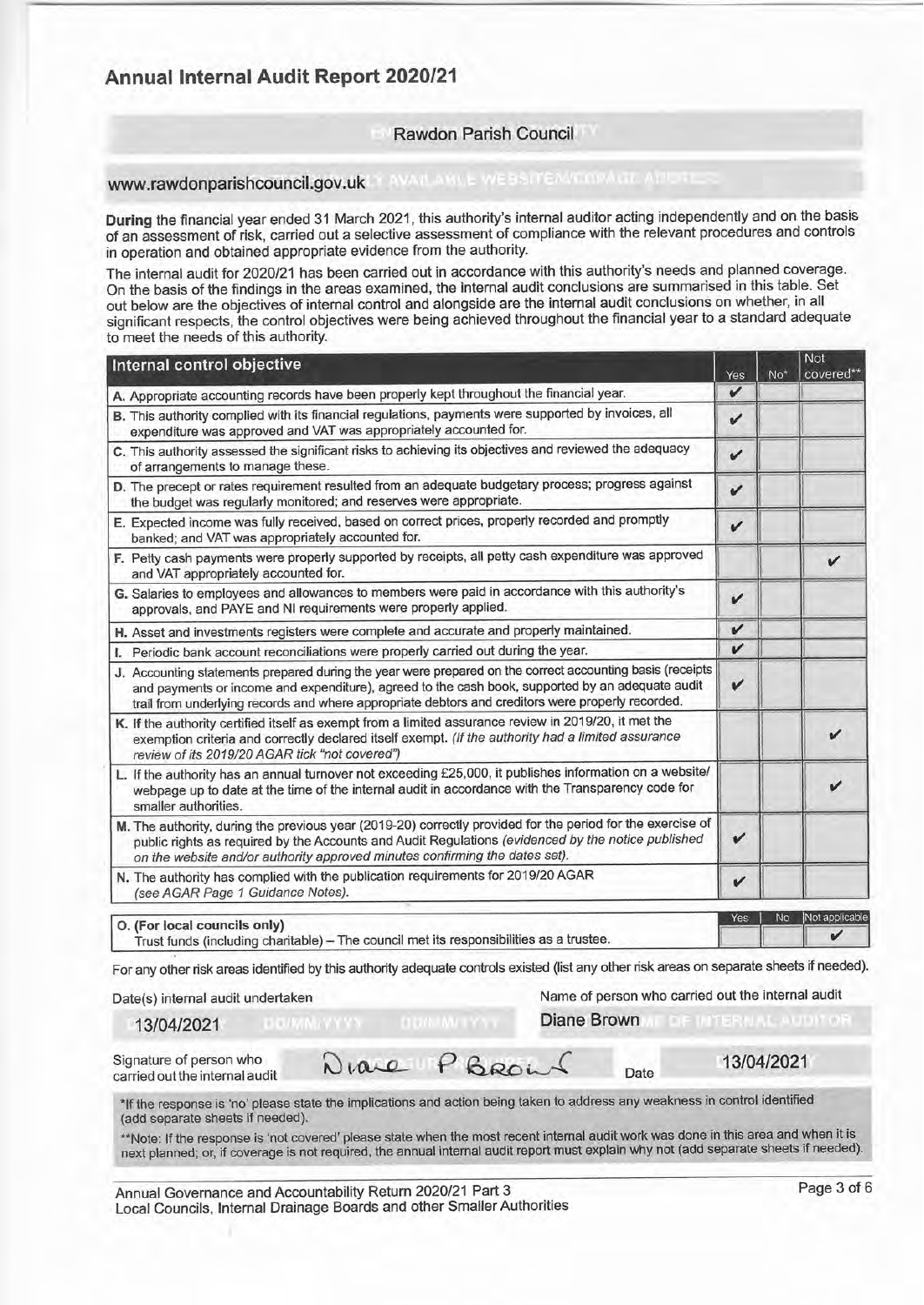#### **INGWUUT FAITSH COUNCIL**

our responsibility for ensuring that there is a sound system of internal control, including arrangements for the preparation of the Accounting Statements. We confirm, to the best of our knowledge and belief, with respect to the Accounting Statements for the year ended 31 March 2021, that:

|                                                                                                                                                                                                                                                                                                                | Agreed       |                 |                                                                                                                                                                                               |                                                                                                                                 |  |  |
|----------------------------------------------------------------------------------------------------------------------------------------------------------------------------------------------------------------------------------------------------------------------------------------------------------------|--------------|-----------------|-----------------------------------------------------------------------------------------------------------------------------------------------------------------------------------------------|---------------------------------------------------------------------------------------------------------------------------------|--|--|
|                                                                                                                                                                                                                                                                                                                | Yes          | No <sup>*</sup> |                                                                                                                                                                                               | 'Yes' means that this authority                                                                                                 |  |  |
| 1. We have put in place arrangements for effective financial<br>management during the year, and for the preparation of<br>the accounting statements.                                                                                                                                                           |              |                 |                                                                                                                                                                                               | prepared its accounting statements in accordance<br>with the Accounts and Audit Regulations.                                    |  |  |
| 2. We maintained an adequate system of internal control<br>including measures designed to prevent and detect fraud<br>and corruption and reviewed its effectiveness.                                                                                                                                           | $\checkmark$ |                 | made proper arrangements and accepted responsibility<br>for safeguarding the public money and resources in<br>its charge.                                                                     |                                                                                                                                 |  |  |
| 3. We took all reasonable steps to assure ourselves<br>that there are no matters of actual or potential<br>non-compliance with laws, regulations and Proper<br>Practices that could have a significant financial effect<br>on the ability of this authority to conduct its<br>business or manage its finances. | $\sqrt{2}$   |                 | has only done what it has the legal power to do and has<br>complied with Proper Practices in doing so.                                                                                        |                                                                                                                                 |  |  |
| 4. We provided proper opportunity during the year for<br>the exercise of electors' rights in accordance with the<br>requirements of the Accounts and Audit Regulations.                                                                                                                                        | $\checkmark$ |                 |                                                                                                                                                                                               | during the year gave all persons interested the opportunity to<br>inspect and ask questions about this authority's accounts.    |  |  |
| 5. We carried out an assessment of the risks facing this<br>authority and took appropriate steps to manage those<br>risks, including the introduction of internal controls and/or<br>external insurance cover where required                                                                                   | $\checkmark$ |                 | considered and documented the financial and other risks it<br>faces and dealt with them properly.                                                                                             |                                                                                                                                 |  |  |
| 6. We maintained throughout the year an adequate and<br>effective system of internal audit of the accounting<br>records and control systems.                                                                                                                                                                   | $\checkmark$ |                 | arranged for a competent person, independent of the financial<br>controls and procedures, to give an objective view on whether<br>internal controls meet the needs of this smaller authority. |                                                                                                                                 |  |  |
| 7. We took appropriate action on all matters raised<br>in reports from internal and external audit.                                                                                                                                                                                                            | $\checkmark$ |                 | responded to matters brought to its attention by internal and<br>external audit                                                                                                               |                                                                                                                                 |  |  |
| 8. We considered whether any litigation, liabilities or<br>commitments, events or transactions, occurring either<br>during or after the year-end, have a financial impact on<br>this authority and, where appropriate, have included them<br>in the accounting statements.                                     | √            |                 | disclosed everything it should have about its business activity<br>during the year including events taking place after the year<br>end if relevant.                                           |                                                                                                                                 |  |  |
| 9. (For local councils only) Trust funds including<br>charitable. In our capacity as the sole managing<br>trustee we discharged our accountability                                                                                                                                                             | Yes          | No              | N/A                                                                                                                                                                                           | has met all of its responsibilities where, as a body<br>corporate, it is a sole managing trustee of a local<br>trust or trusts. |  |  |
| responsibilities for the fund(s)/assets, including<br>financial reporting and, if required, independent<br>examination or audit.                                                                                                                                                                               |              |                 | √                                                                                                                                                                                             |                                                                                                                                 |  |  |

\*Please provide explanations to the external auditor on a separate sheet for each 'No' response and describe how the authority will address the weaknesses identified. These sheets must be published with the Annual Governance Statement.

Clerk

This Annual Governance Statement was approved at a meeting of the authority on:

#### 22/04/2021

and recorded as minute reference:

FC/2019/245

Signed by the Chairman and Clerk of the meeting where approval was given:

Chairman

**WALARLE WESPTE WEBMITE ADDRESS** www.rawdonparishcouncil.gov.uk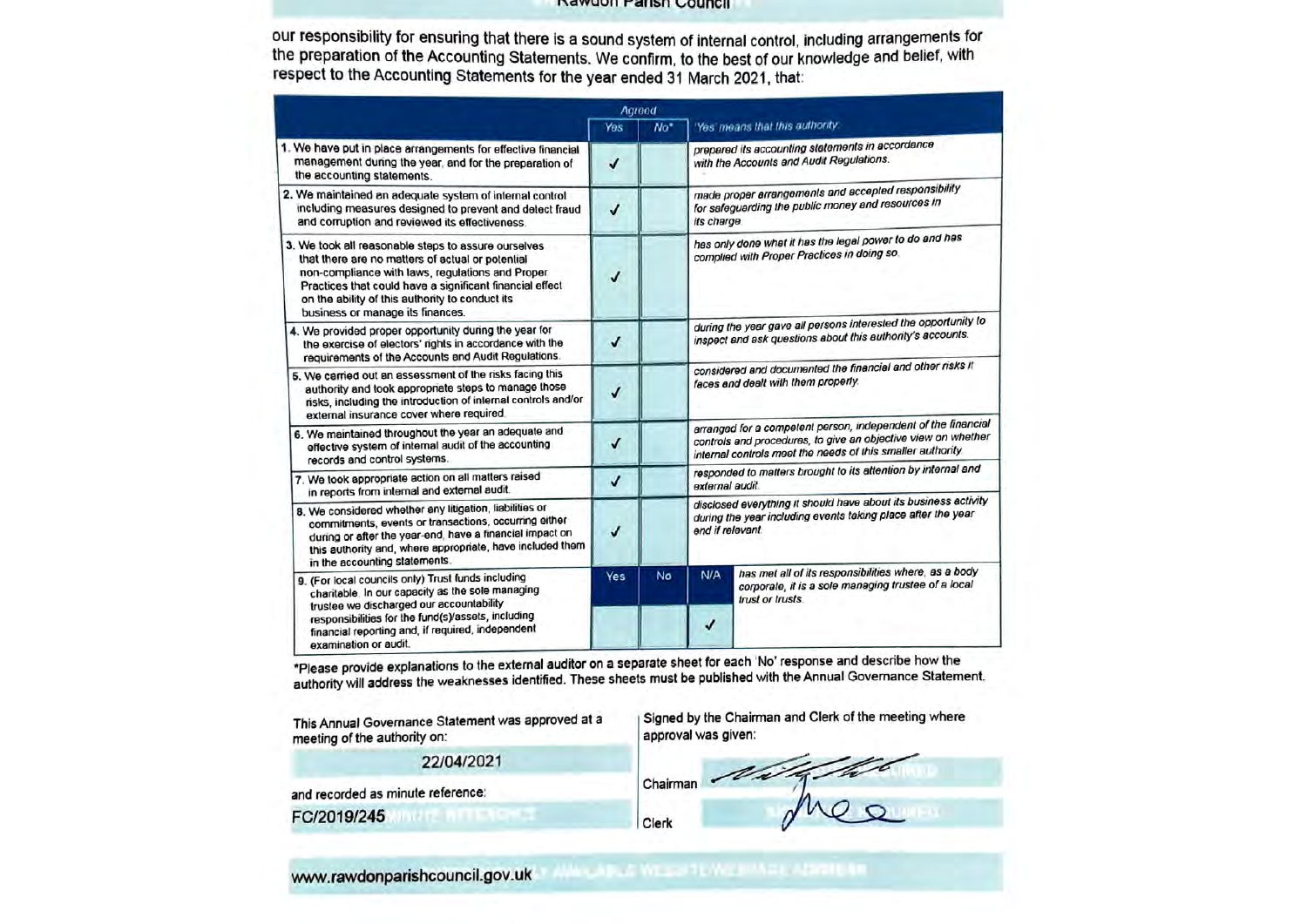### Section 2 - Accounting Statements 2020/21 for

#### Rawdon Parish Council

|                                                                                        | Year ending      |                  | Notes and guidance                                                                                                                                                                                               |  |  |
|----------------------------------------------------------------------------------------|------------------|------------------|------------------------------------------------------------------------------------------------------------------------------------------------------------------------------------------------------------------|--|--|
|                                                                                        | 31 March<br>2020 | 31 March<br>2021 | Please round all figures to nearest £1. Do not leave any<br>boxes blank and report £0 or Nil balances. All figures must<br>agree to underlying financial records.                                                |  |  |
| 1. Balances brought<br>forward                                                         | 109,204          | 113,086          | Total balances and reserves at the beginning of the year<br>as recorded in the financial records. Value must agree to<br>Box 7 of previous year.                                                                 |  |  |
| 2. (+) Precept or Rates and<br>Levies                                                  | 42.190           | 43,200           | Total amount of precept (or for IDBs rates and levies)<br>received or receivable in the year. Exclude any grants<br>received.                                                                                    |  |  |
| 3. (+) Total other receipts                                                            | 13,704           | 4.372            | Total income or receipts as recorded in the cashbook less<br>the precept or rates/levies received (line 2). Include eny-<br>grants received.                                                                     |  |  |
| 4. (-) Staff costs                                                                     | 15,511           | 16,461           | Total expenditure or payments made to and on behalf<br>of all employees, include gross salaries and wages,<br>employers NI contributions, employers pension<br>contributions, gratuities and severance payments. |  |  |
| 5. (-) Loan interest/capital<br>repayments                                             | 0                |                  | Total expenditure or payments of capital and interest<br>D) made during the year on the authority's borrowings (if any).                                                                                         |  |  |
| 6. (-) All other payments                                                              | 36,501           | 25,511           | Total expenditure or payments as recorded in the cash-<br>book less staff costs (line 4) and loan interest/capital<br>repayments (line 5).                                                                       |  |  |
| 7. (#) Balances carried<br>forward                                                     | 113,086          | 118,686          | Total balances and reserves at the end of the year. Must<br>equal (1+2+3) - (4+5+6).                                                                                                                             |  |  |
| 8. Total value of cash and<br>short term investments                                   | 113,086          | 118,686          | The sum of all current and deposit bank accounts, cash<br>holdings and short term investments held as at 31 March -<br>To agree with bank reconciliation.                                                        |  |  |
| 9. Total fored assets plus<br>long term investments<br>and assets                      | 23942            | 27,342           | The value of all the property the authority owns - it is made<br>up of all its fixed assets and long term investments as at<br>31 March.                                                                         |  |  |
| 10. Total borrowings.                                                                  | 0                |                  | The outstanding capital balance as at 31 March of all loans<br>D) from third parties (including PWLB)                                                                                                            |  |  |
| 11. (For Local Councils Only) Disclosure note<br>re Trust funds (including charitable) |                  | No.<br>Yes:      | The Council, as a body corporate, acts as sole trustee for<br>and is responsible for managing Trust funds or assets.                                                                                             |  |  |
|                                                                                        |                  | J                | N.B. The figures in the accounting statements above do.<br>not include any Trust transactions.                                                                                                                   |  |  |

I certify that for the year ended 31 March 2021 the Accounting Statements in this Annual Governance and Accountability Return have been prepared on either a receipts and payments or income and expenditure basis following the guidance in<br>Governance and Accountability for Smaller Authorities - a Practitioners' Guide to Proper Practices and present fairly the financial position of this authority.

Signed by Responsible Financial Officer before being presented to the authority for approval

Date

13/04/2021

I confirm that these Accounting Statements were approved by this authority on this date

22/04/2021

as recorded in minute reference: FC/2019/246

Signed by Chairman of the meeting where the Accounting Statements were approved

Annual Governance and Accountability Return 2020/21 Part 3<br>Local Councits, Internal Drainage Boards and other Smaller Authorities\*

Page 5 of 6